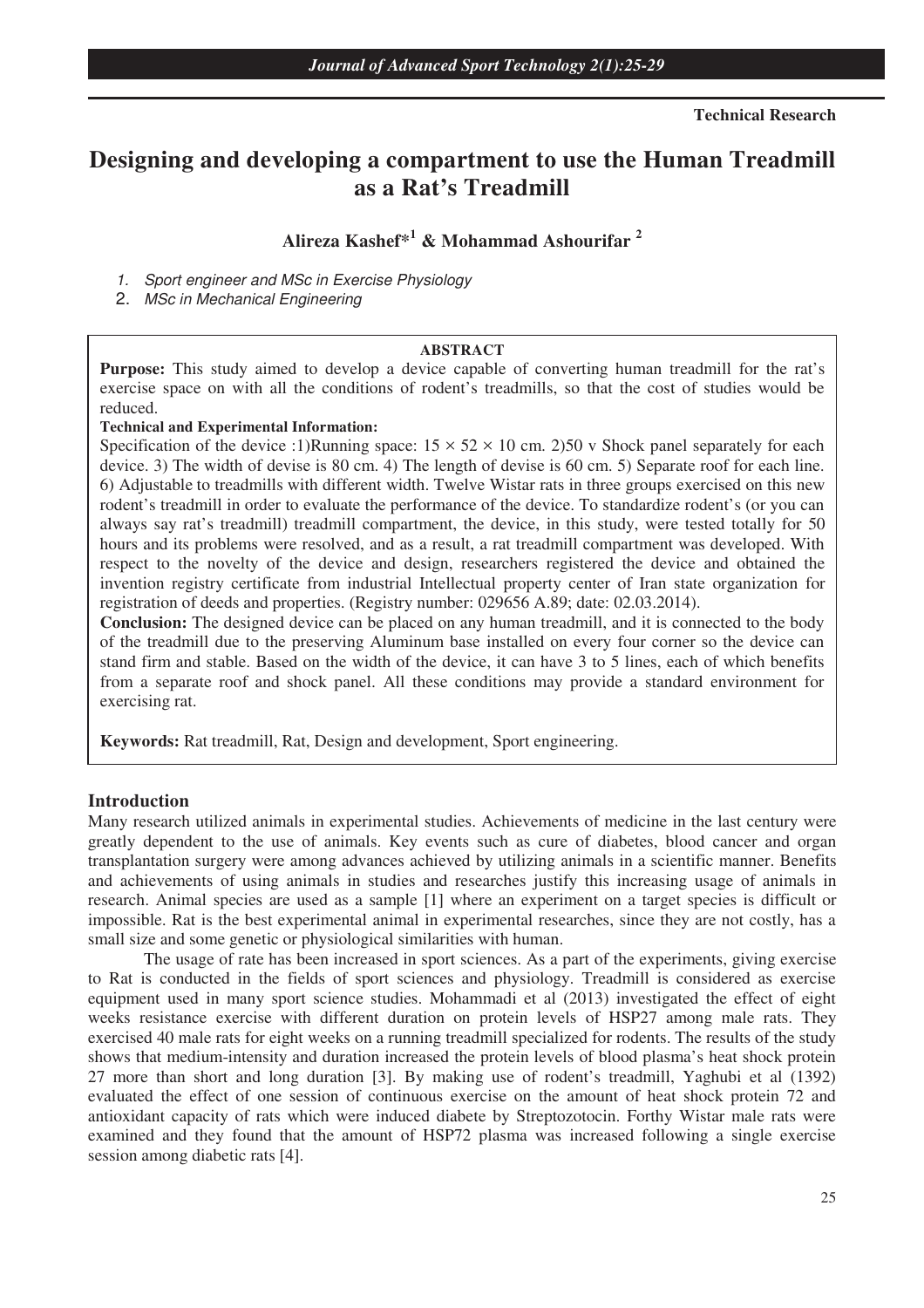Several types of rat treadmills have been developed and produced in USA. However, this rat treadmill wasn't reasonable price and easy to use. In 2005, Gharakhanlou was the first one who designed the first rodent's treadmill in Iran and it was used by many universities however, the production of this devise was stopped due to some problems [2]. In 2003, Ghanbari Niakani and colleagues developed a devise as a research project. In University of Tabriz, Jafari produced another model of rodent's treadmill in 2008, and Hosseini and Darvishi produced a programmable rodent's treadmill in 2012 [5].

These treadmills are still costly and occupy the space and environment of labs. This study attempts to produce a compartment, so that the human treadmill, which can easily find in physiology labs, can be used for exercising rats. It is a novel device and idea in physiology. In 1995, using an DC electromotor, Rajabi developed a miniature treadmill similar to a human one for his PhD thesis, to investigate the impact of short duration aerobic exercises in an environment contaminated with complete blood count (CBC) on the amount of lipids and lipoprotein in serum and on the running time in experimental rats. He created an exercise area using wood and glass [5,6]. The designed compartment in this study ccompatible with the most available human treadmills in the market.

### **Technical and Experimental Information**

With respect to the familiarity with the performance of a standard Rat treadmill and knowledge of technical specifications of common human treadmills, the author attempted to design a compartment which can be ccompatible with the most available human treadmills in the market. Finally, according to the categorized and collected data, the prototype was designed which was plotted in CATIA software and the general specification were considered. After juxtaposition of the designed parts, the overall view of the device (Figure 1) was depicted. Then, the necessary materials were purchased to build a prototype device.



**Figure 1.** The design of human treadmill compartment to mouse treadmill in CATIA software.

### **Device Specification**

This compartment device includes: separating parts, a preserver, Aluminum base and an electrical shock stimulator panel.

#### **Environmental part**

1**. Separator**: in order to create necessary spaces for running rats on the treadmill's running belt, materials with enough transparency and resistance must be implemented. Therefore, Plexiglas mm transparent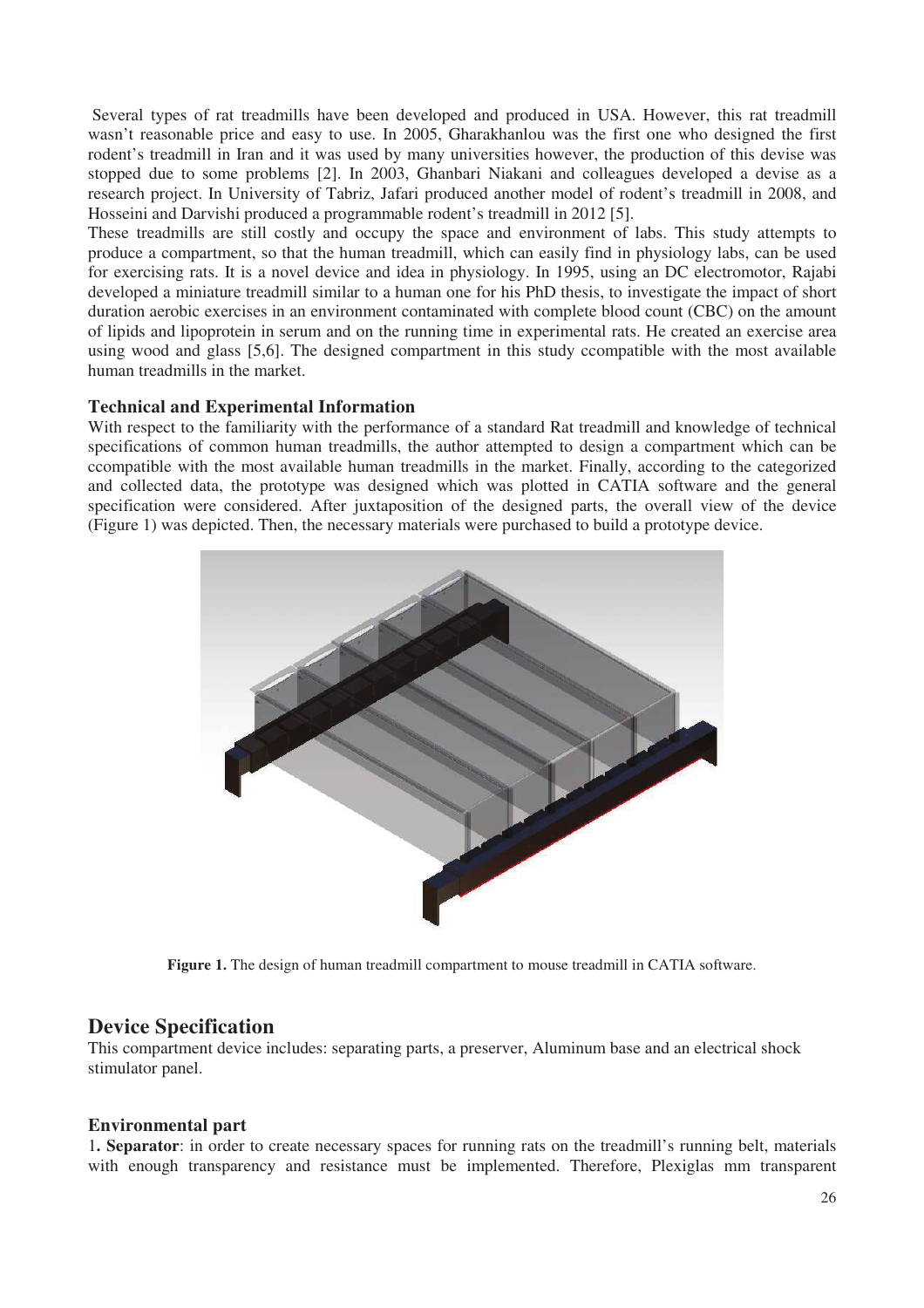Plexiglas® acrylic sheets were used. Walls and roof was made by Plexiglas® acrylic sheets separated chambers were made and each back. Front and back walls of each chamber can easily open for the rat handling.

**2. Aluminum base:** these parts were designed to support the chambers. With regards to the variety of human treadmills, this Aluminum base must be designed in a way that can have a high variation for different human treadmill with various shapes and width.

To this end, aluminum profiles, which were chosen after calculation of machining, were used.



**Figure 2.** The mouse treadmill compartment on a human treadmill.

#### **B. Shock Systems**

**1- Shock panel:** Electrical shock panel was implemented to push reluctant rats to run. This shock panel is located at the back of the device and produces a shock if they do not run to make the rat run forward. This panel is completely distinct from rodent treadmill and it's a new design. This panel was produced on a electronic Printed Circuit Board (PCB).

2- In order to keep the sock panel at the back of the device, it is necessary to employ a flat and resistant surface. Therefore, a Plexiglas panel with different width is used so that we can create exclusive Plexiglas mm transparent Plexiglas® acrylic sheets.

**3. Preserver:** In order to keep all the Aluminum base and separates on human treadmills, an L-shaped piece was designed. The top of the piece is pushed into the profile and the bottom part is connected to the treadmill side.

This was the most challenging problem of previous researchers, and they observed a severe injury to the rat during the experiment phases.

Therefore, following several hours of experiment and design of many different geometry of this panel, a design with mentioned conditions was confirmed and used.

### **Results**

### **Specification of the device**

- 1) Running space:  $15 \times 52 \times 10$  cm
- 50 v Shock panel separately for each device
- 3) The width of devise is 80 cm
- The length of devise is 60 cm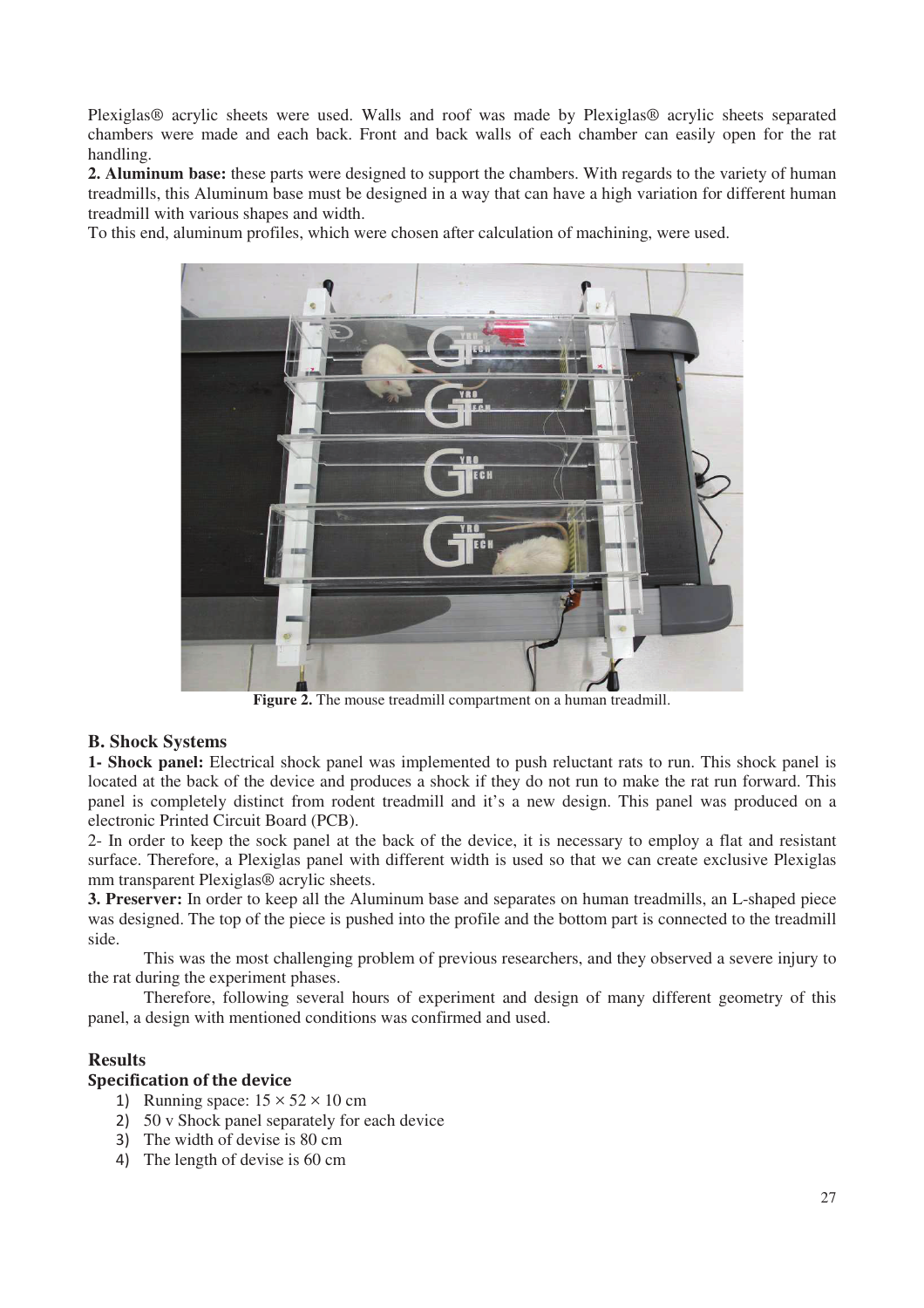- 5) Separate roof for each line
- Adjustable to treadmills with different width

## **Invention register**

With respect to the novelty of the device and design, researchers registered the device and obtained the invention registry certificate from industrial Intellectual property center of Iran state organization for registration of deeds and properties. (Registry number: 029656 A.89; date: 02.03.2014).

## **Validity and device's performance test**

Following the production of a prototype, the device was tested in the laboratory of the Faculty of Sport Sciences at the Shahid Rajaee Teacher Training University.

Twelve Wistar rat were exercised for 50 hours at speed between 0.8 km/h to 4.7 km/h and slope of 0 to 10%. All the rats were conditioned with shock panel and they exercise without any problem.

### **Discussion and Conclusions**

Using animal model and limitation in using human model is a known fact in sport sciences, thus, the need for exercise equipment are increasing in these studies. Treadmill is considered as an acceptable device to perform the protocol on experimental rats. Two Iranian and International rat treadmill is available however, it is hard to provide a International one due to international problems, also, the Iranian treadmill is costly and occupies a great deal of space. The idea of developing a compartment is to use equipment available in laboratory to increase productivity.

The advantages of this device include: low price, standard (training area dimensions, voltage of shock panels), ease of use, and space efficient.

Generally, the performance of the device was in a good state however, the following defects were identified and resolved.

- 1- The height of the Plexi Shock is crucial. If it is very close to the belt surface, it may hurt the rat's tail, and if the height is very high, the rat is able to turn back to the of Plexi panel. Therefore, after many experiments and assessments, the exact height of Plexi panel was calculated and examined so that no harm could reach to the rat.
- 2- The prototype of shock panel was identified with a small likelihood of contact, thus, it was modified and tested again, and as a result, the likelihood of getting shocked was increased.

After some adjustment, the device was given to Shahid Rajaee Teacher Training University, Faculty of Sport Sciences, and it has been employed since then.

It worth noting that this device with a low price and high performance can play a significant role on the qualitative and quantitative advancement of sport sciences researches of the country.

The importance of the device is manifested through ease of use, small size, and more importantly, comparability with all the available treadmills in the market.

This device is produced by Nedaye Mohandesi-e-Varzesh Pars Company under the brand name, Gyrotech.

After-sale services are considered as one the main pillars of the product quality. All the after-sale services were conducted by the above mentioned company.

Also, this company produces other equipments for exercising rodents.

With respect to these equipments, it is to be hoped that the studies in the field of the sport physiology experience gain a tremendous growth.

## **References**

1. Abas Nezhad, Mahdi, Hosseinzadeh, Mahshid, Commonly used laboratory animals, Shahid Bahonar University of Kerman publications, 2012.

2. Gharakhanlou, Reza. Making rodent treadmill, Research on sport sciences, 2006; **4**(10):29-41.

3. Mirzayi, Saeed, Fallah Mohammadi, Ziah Yaghoubi, Ali, the effect of 8 week endurance training at different durations on plasma heat shock protein 27 (HSP27) level in male rats, Journal of practical studies of biosciences in sport (JPSBS), 2013; **1**(1):9-19.